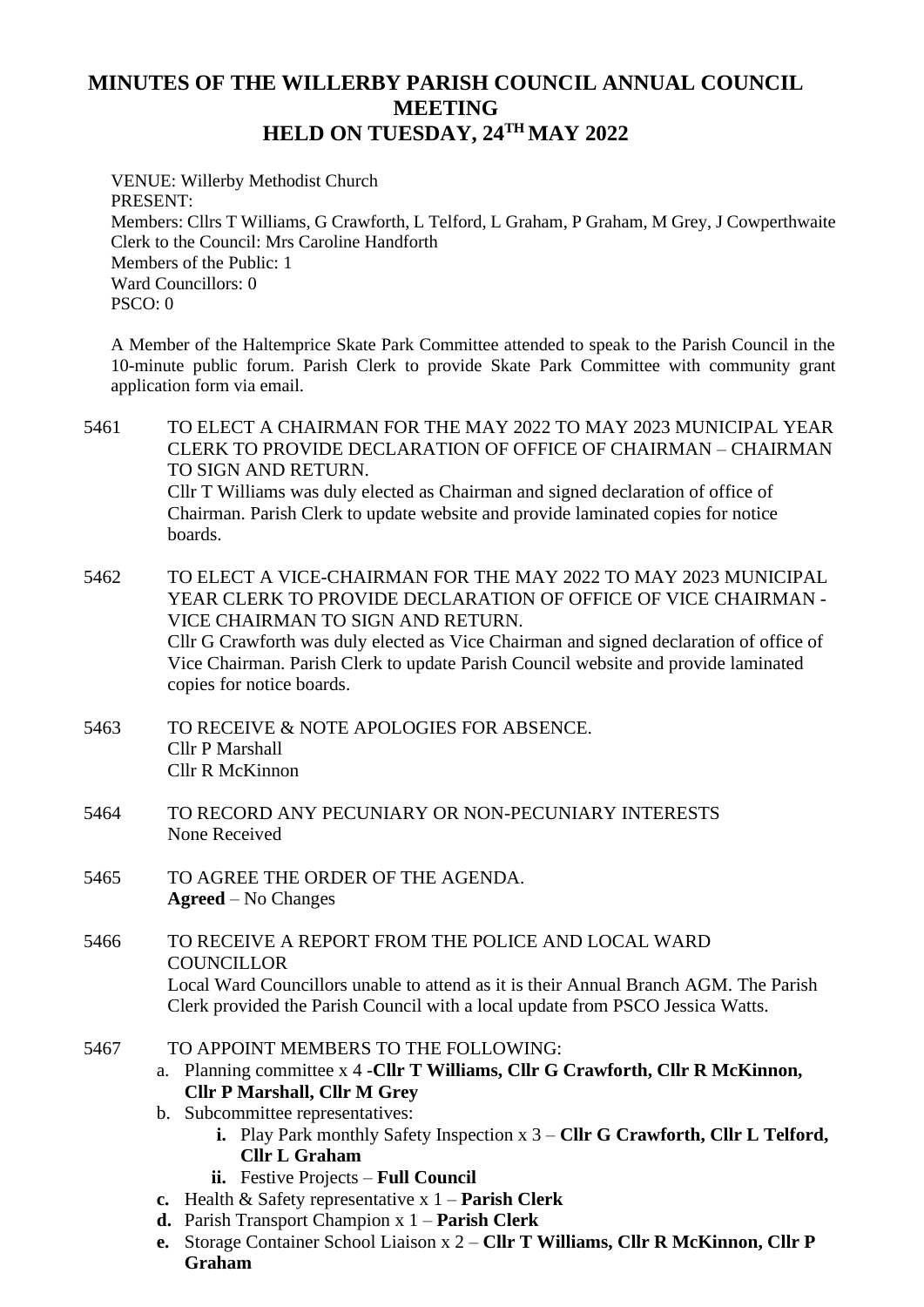- f. Notice board responsibilities:
	- **i.** The Redwoods **Cllr R Mckinnon**
	- **ii.** Willerby Square (outside Sainsburys) **Parish Clerk**
	- **iii.** Kingston Road (outside Nu Bar) **Cllr J Cowperthwaite/Parish Clerk**
	- **iv.** The Parkway **Cllr L Telford**
	- v. Aston Road **Cllr T Williams**
	- **vi.** The Playpark **Cllr G Crawforth**
- 5468 TO APPROVE THE DATES FOR ORDINARY PARISH COUNCIL MEETINGS AND THE ANNUAL PARISH MEETING 2022/23.
	- $\bullet$  TO NOTE DATE OF DECEMBER'S MEETING ( $2^{ND}$  TUESDAY OF THE MONTH).
	- TO CONSIDER/APPROVE REMOVAL OF AUGUST MEETING.

**Approved** – The Parish Council considered and **resolved to approve** the removal of an August meeting.

**Approved** – The Parish Council **resolved to approve** 2022-2023 meeting dates. Parish Clerk to reserve dates with the Methodist Church, provide updated laminated copies for notice boards, update Parish Council website, and provide copy of dates to Councillors.

## 5469 TO REVIEW WILLERBY PARISH COUNCIL ASSET INVENTORY. TO NOTE THAT THE PARISH COUNCIL HAS ADEQUATE INSURANCE IN PLACE THROUGH ZURICH MUNICIPAL.

**Reviewed** – The Parish Council asset inventory was reviewed, and it was noted that adequate insurance was in place through Zurich Municipal.

- 5470 TO REVIEW THE FOLLOWING 2022-2023 RISK ASSESSMENTS:
	- PARISH COUNCIL RISK ASSESSMENT **Reviewed**
	- LITTER PICKER RISK ASSESSMENT **Reviewed. Parish Clerk to provide Litter Picker with copy of risk assessment to sign and return.**
	- PLAYPARK RISK ASSESSMENT **Reviewed Reviewed** – The Parish Council reviewed the above risk assessments. Parish Clerk to update with minute references.
- 5471 TO REVIEW WILLERBY PARISH COUNCIL FINANCIAL REGULATIONS. **Reviewed** – The Parish Council reviewed Financial Regulations (no changes). Parish Clerk to update on Parish Council website with minute reference.
- 5472 TO REVIEW WILLERBY PARISH COUNCIL STANDING ORDERS. **Reviewed** – The Parish Council reviewed Standing Orders (no changes). Parish Clerk to update on Parish Council website with minute reference.
- 5473 TO REVIEW THE FOLLOWING POLICIES:
	- BULLYING AND HARASSMENT POLICY **- Reviewed**
	- COMPLAINTS PROCEDURE **- Reviewed**
	- HABITUAL OR VEXATIOUS COMPLAINANTS POLICY **- Reviewed**
	- HEALTH & SAFETY POLICY **- Reviewed**
	- MEETING ATTENDANCE POLICY **Reviewed**
	- MEMBER CODE OF CONDUCT**- Reviewed**
	- PROTOCOL ON COMMUNICATION **- Reviewed**
	- SOCIAL MEDIA POLICY**- Reviewed**
	- TERMS OF REFERENCE FOR THE PLANNING COMMITTEE**- Reviewed Reviewed** – The Parish Council reviewed the above polices. Parish Clerk to update with minute references on Parish Council website.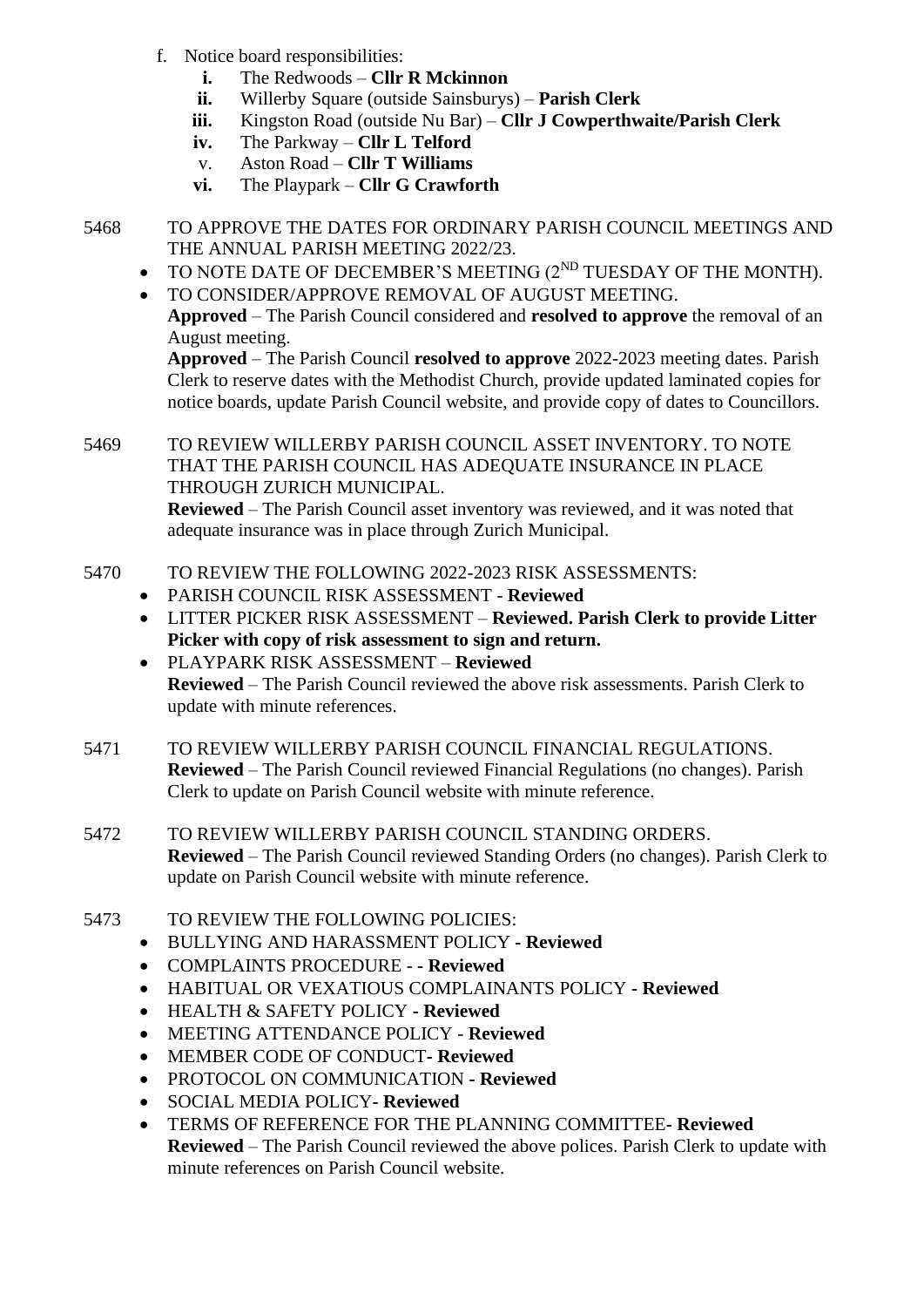- 5474 TO APPROVE THE MINUTES OF THE PARISH COUNCIL MEETING HELD ON 26TH APRIL 2022. **Approved** - The minutes of the meeting on the  $26<sup>th</sup>$  April 2022 were taken as read and signed & initialled by the Chairman as a true and accurate record.
- 5475 TO CO-ORDINATE CLEARANCE OF PARISH COUNCIL CONTAINER AND APPROVE SKIP HIRE MAXIMUM BUDGET OF £350. **Approved** – The Parish Council **resolved to approve** the maximum budget of £350.00 for skip hire. It was agreed that the clearance of the container should take place during the school's summer break to allow for minimum disruption to the school. Parish Clerk to add to July's agenda.

5476 TO **NOTE** MISCELLANEOUS REPORTS/UPDATES FROM MEMBERS/CLERK - **FOR INFORMATION ONLY**:

- Chairman to welcome new member Cllr J Cowperthwaite **Cllr T Williams welcomed Cllr J Cowperthwaite onto the Parish Council.**
- Clerk to inform the Parish Council that Ward Councillor Shaun Horton contacted the owners of the Willerby Manor Hotel and they confirmed that all personnel documents have been removed and destroyed. ERYC have also confirmed that works on the Papa's roundabout is scheduled to start in October - **Noted**
- Reminder Willerby Carr Lane Jubilee Assembly  $-27<sup>th</sup>$  May 2.30pm  $-$  **Noted. The Parish Clerk informed the Parish Council that the bookmarks were dropped off at the school last week.**
- Clerk to inform the Parish Council that both locations for the heritage boards have been approved by ERYC, and that ERYC have confirmed that planning permission is NOT required. Awake U3A group have been informed – **Noted.**
- Clerk to inform the Parish Council that Willerby Parish Council has been awarded the ERMOS accreditation (East Riding Minimum Operating Standards) for 2022-2023 – **Noted.**
- The Parish Clerk informed the Parish Council that the flower/barrier baskets should be installed on the  $11<sup>th</sup>$ -12<sup>th</sup> June.
- The Parish Clerk informed the Parish Council that the Platinum Jubilee Bench had been delivered to L & K Warcup.
- 5477 TO CONSIDER/APPROVE 2021-2022 ERNLLCA & SLCC MEMBERSHIPS AND ASSOCIATED ANNUAL FEES. **Approved –** The Parish Council **resolved to approve** renewal of ERNLLCA & SLCC memberships and fees of £1,286.55 & £171.00 Clerk to contact ERNLLCA & SLCC to renew memberships.

5478 TO CONSIDER/APPROVE SUPPLEMENTARY NAMES TO ADD TO PARISH COUNCIL APPROVED STREET NAME BANK. The Parish Clerk informed the Parish Council that the developers of the former Willerby Manor Hotel site have chosen the following names from the Parish Council approved street name bank – Acacia Drive, Rowan Close, Mulberry Grove & Yew Dene. **Approved -** The Parish Council considered and **resolved to approve** the following supplementary names to be added to the approved street name bank – Gardiner, Wilgardi, Andrew Marvel, Thomas Ferens, William Wilberforce, Amy Johnson. Parish Clerk to contact ERYC to inform them.

5479 TO CONSIDER/APPROVE ERYC PROPOSED SECURE CYCLE PARKING LOCATIONS. **Approved** - The Parish Council considered and **resolved to approve** the proposed secure

cycle parking locations on the Kington Road/Parkway/Gorton Road Junction with the preferred location being the area outside the row of shops on Kingston Road (Nu Bar/That's Amore) Parish Clerk to contact ERYC to inform them.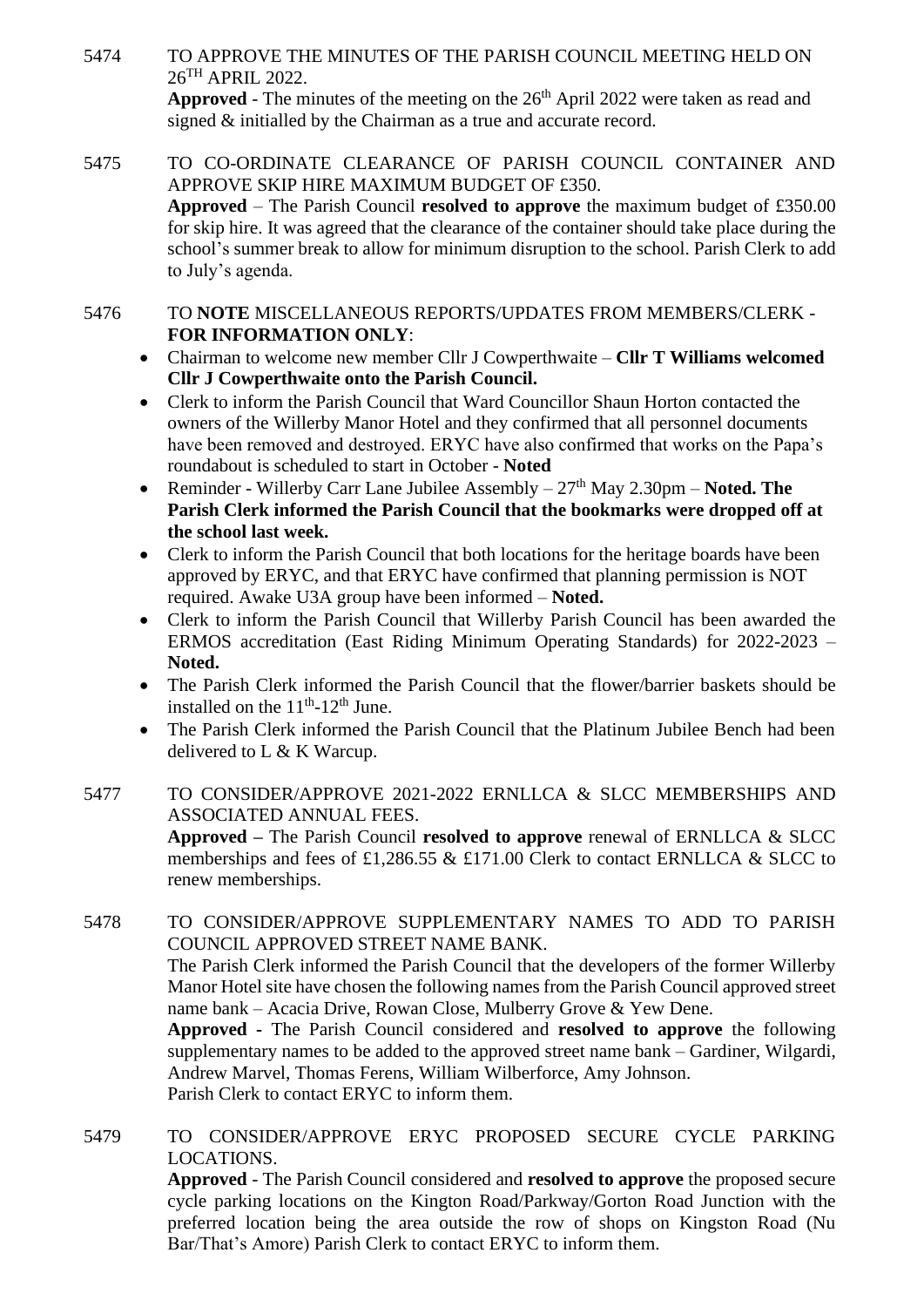- 5480 TO NOTE THE LIST OF CORRESPONDENCE RECEIVED SINCE THE LAST MEETING:
	- Email update regarding relocation of Willerby & Swanland Surgery 05.05.22 **Noted.**
	- ERYC Town & Parish Councillor Code of Conduct training (22.06.22 via Zoom) 09.05.22 – **Noted.**
	- NHS East Riding of Yorkshire CCG newsletter 09.05.22 **Noted.**
- 5481 TO NOTE OUTSTANDING MATTERS WITH ERYC
	- Awaiting further instructions with regards to the replacement of Gorton Road Litter Bin **Noted.**
- 5482 TO PRESENT A REPORT ON ACCOUNTS TO THE END OF APRIL 2022 AND APPROVE THE SCHEDULE OF PAYMENTS FOR MAY. CHAIRMAN & RFO TO SIGN SCHEDULE OF PAYMENTS.

**Approved** – The Parish Clerk confirmed that balance of the Current Account stands at £51,245 with £3,151 in the Reserve account. The Parish Clerk confirmed that first half of the precept and the 2021-2022 VAT reclaim had been paid in the Current Account. Payments this month include payment to JRB Enterprise for 4 x Boxes of Dog Dispenser Bags, and Direct Debit Payments to N Power for April 21-March 22 (Clock and Weathervane).

- 5483 TO APPROVE PARISH COUNCIL ANNUAL ACCOUNTS 2021/2022 INCOME & EXPENDITURE. CHAIRMAN & CLERK TO SIGN. **Approved** – Parish Clerk and Chairman to sign
- 5484 TO CONSIDER AND APPROVE SECTION 1 ANNUAL GOVERNANCE STATEMENT OF THE ANNUAL GOVERNANCE & ACCOUNTABILITY RETURN (AGAR) FOR YEAR ENDING 31<sup>ST</sup> MARCH 2022 FOR EXTERNAL AUDIT. CHAIRMAN & PARISH CLERK TO SIGN **Approved** – Parish Clerk & Chairman to sign. Willerby Parish Council 2021-2022 AGAR accounts to be sent by the Parish Clerk to PKF Littlejohn for external audit.
- 5485 TO CONSIDER AND APPROVE **SECTION 2-ACCOUNTING STATEMENTS** OF THE ANNUAL GOVERNANCE & ACCOUNTABILITY RETURN (AGAR) FOR YEAR ENDING 31<sup>ST</sup> MARCH 2022 FOR EXTERNAL AUDIT. CHAIRMAN & PARISH CLERK TO SIGN.

**Approved** – Parish Clerk & Chairman to sign. Willerby Parish Council 2021-2022 AGAR accounts to be sent by the Parish Clerk to PKF Littlejohn for external audit.

5486 TO BE INFORMED OF THE DATE AND TIME OF NEXT MONTHLY MEETING AS PER AGENDA ITEM 8 ABOVE. **Tuesday 21st June 2022 at the Methodist Church Building from 7pm.**

## **PLANNING COMMITTEE MEETING**

- 5487 TO APPOINT A CHAIRMAN Cllr T Williams was duly elected as Chairman of the Planning Committee.
- 5488 TO NOTE APPROVED PLANNING DECISIONS FROM ERYC:
	- 20 Derrymore Road, Willerby, HU10 6ES
	- Willerby Dental Care, 81 Kingston Road, Willerby, HU10 6AH
	- 19 Ash Grove, Willerby, HU10 6JH
	- 97 The Parkway, Willerby, HU10 6BD
	- 122 Ellerker Rise, Willerby, HU10 6EU
	- 7 Setterwood Garth, Willerby, HU10 6AT
	- Willerby Manor Hotel, Well Lane, Willerby, HU10 6ER.